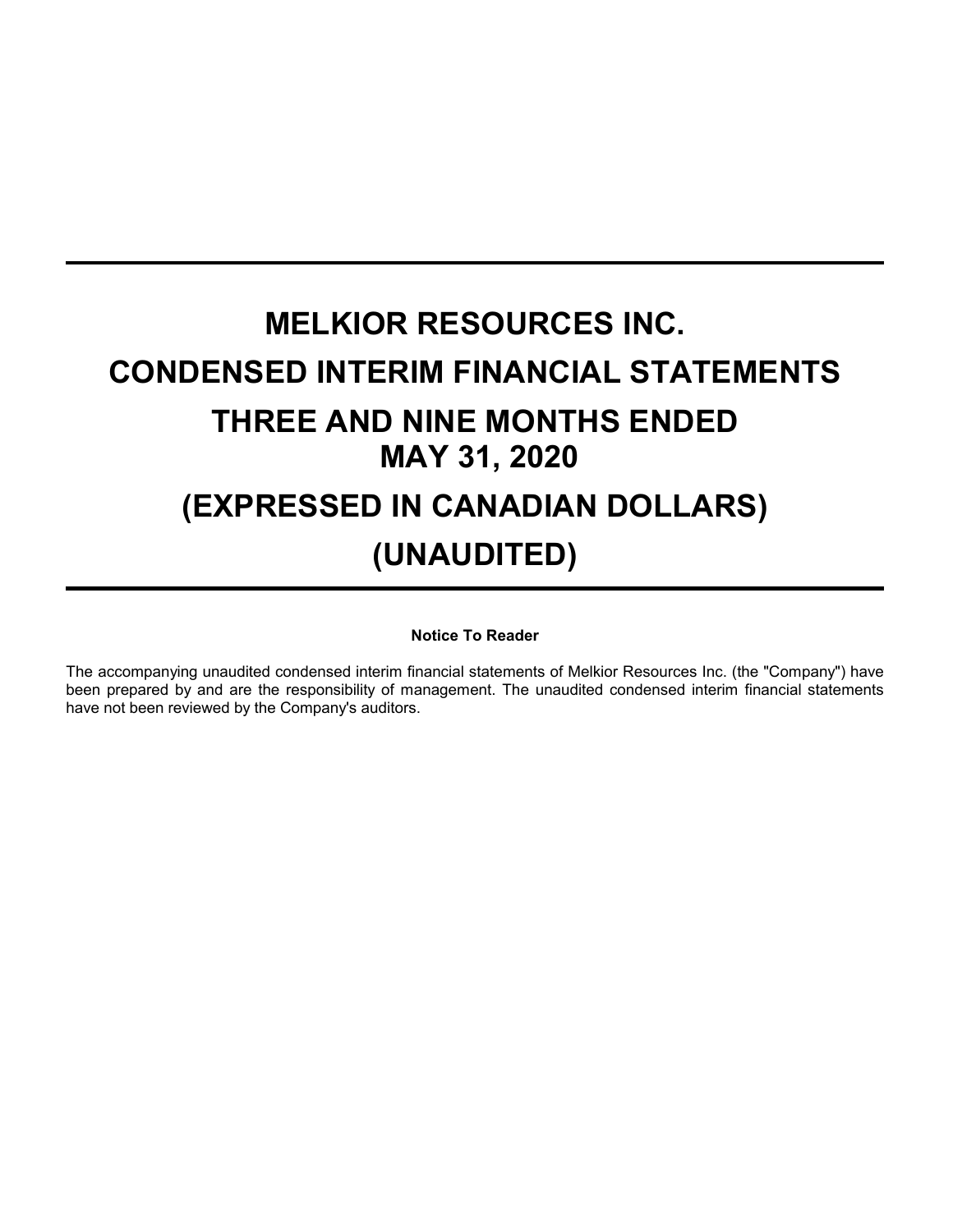**Condensed Interim Statements of Financial Position (Expressed in Canadian Dollars) Unaudited**

|                                                     | As at<br>May 31,<br>2020 | As at<br>August 31,<br>2019 |
|-----------------------------------------------------|--------------------------|-----------------------------|
| <b>ASSETS</b>                                       |                          |                             |
| <b>Current assets</b>                               |                          |                             |
| Cash                                                | \$<br>457,280            | \$<br>1,023,410             |
| Sales tax receivable and other receivables (note 6) | 32,538                   | 31,528                      |
| Prepaid expenses                                    | 16,813                   | 8,550                       |
| Marketable securities (note 7)                      | 330,000                  | 490,000                     |
| <b>Total current assets</b>                         | 836,631                  | 1,553,488                   |
| <b>Non-current assets</b>                           |                          |                             |
| Exploration and evaluation assets (note 8)          | 10,898,801               | 10,287,019                  |
| <b>Total assets</b>                                 | \$<br>11,735,432         | \$<br>11,840,507            |
| <b>EQUITY AND LIABILITIES</b>                       |                          |                             |
| <b>Current liabilities</b>                          |                          |                             |
| Accounts payable and accrued liabilities (note 10)  | \$<br>32,637             | \$<br>26,382                |
| Flow-through share liability (note 9(b))            |                          | 24,219                      |
| <b>Total liabilities</b>                            | 32,637                   | 50,601                      |
| <b>Equity</b>                                       |                          |                             |
| Share capital (note 9)                              | 46,305,773               | 46,244,273                  |
| Contributed surplus (note 9)                        | 4,952,370                | 4,798,370                   |
| <b>Deficit</b>                                      | (39,555,348)             | (39,252,737)                |
| <b>Total equity</b>                                 | 11,702,795               | 11,789,906                  |
| <b>Total equity and liabilities</b>                 | \$<br>11,735,432         | \$<br>11,840,507            |

The accompanying notes to the unaudited condensed interim financial statements are an integral part of these statements.

Going concern (note 2) Subsequent event (note 13)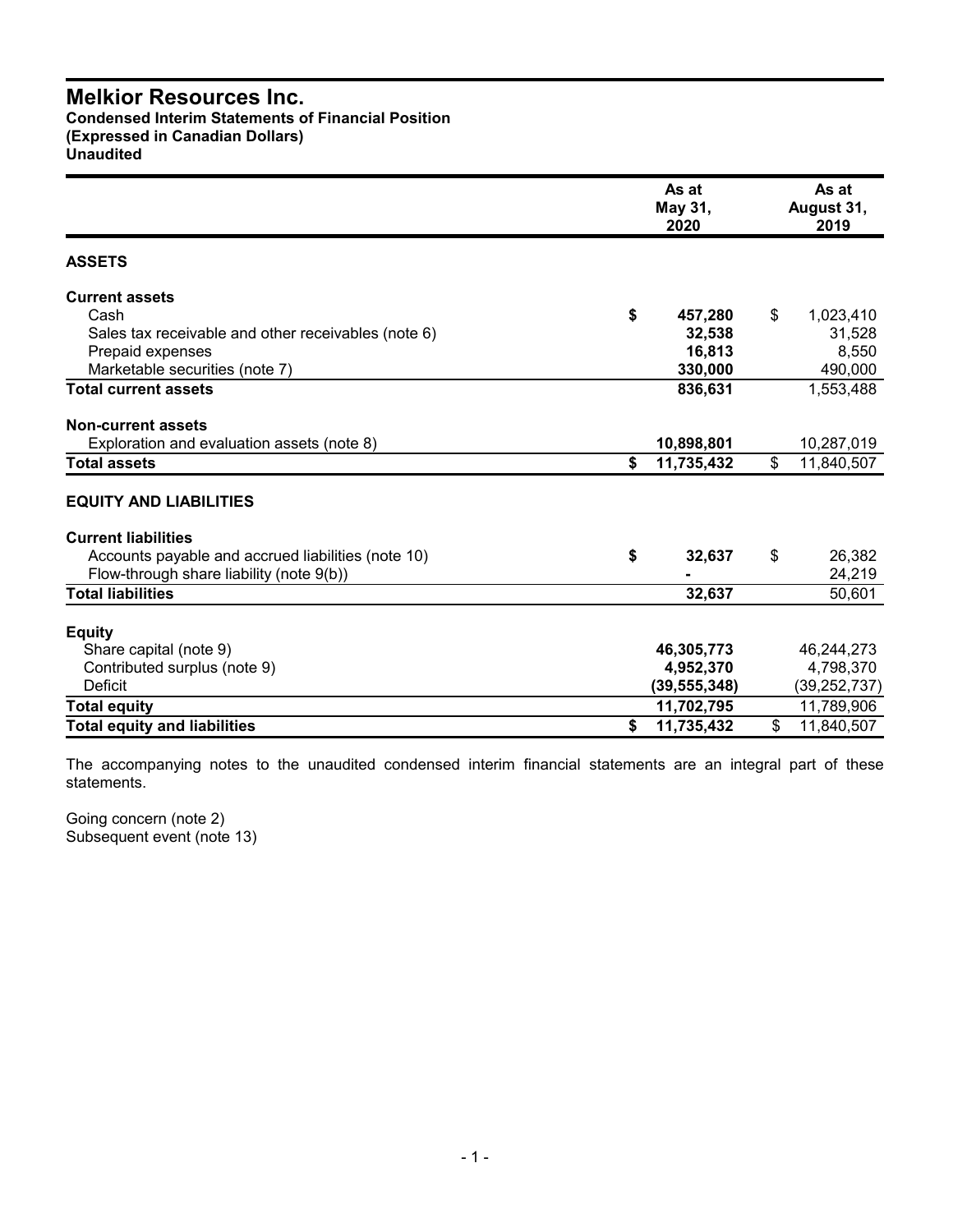**Condensed Interim Statements of Comprehensive Income (loss) (Expressed in Canadian Dollars) Unaudited**

|                                                             | <b>Three Months</b><br><b>Ended</b><br>May 31,<br>2020 | <b>Three Months</b><br><b>Ended</b><br>May 31,<br>2019 |    | <b>Nine Months</b><br><b>Ended</b><br>May 31,<br>2020 | <b>Nine Months</b><br><b>Ended</b><br>May 31,<br>2019 |
|-------------------------------------------------------------|--------------------------------------------------------|--------------------------------------------------------|----|-------------------------------------------------------|-------------------------------------------------------|
|                                                             |                                                        |                                                        |    |                                                       |                                                       |
| <b>Expenses</b><br>Consulting and management fees (note 10) | \$<br>23,300                                           | \$<br>9,000                                            | \$ | 61,475                                                | \$<br>27,000                                          |
| Office and general                                          | 5,840                                                  | 3,825                                                  |    | 16,816                                                | 8,688                                                 |
| Professional fees (note 10)                                 | 26,904                                                 | 15,015                                                 |    | 63,495                                                | 50,821                                                |
| Regulatory fees (note 10)                                   | 17,708                                                 | 28,650                                                 |    | 51,163                                                | 64,747                                                |
| Share-based payments (note 10)                              | 11,000                                                 |                                                        |    | 154,000                                               | 278,916                                               |
| Travel and promotion                                        |                                                        |                                                        |    | 315                                                   |                                                       |
| Net loss before other items                                 | (84, 752)                                              | (56, 490)                                              |    | (347, 264)                                            | (430,172)                                             |
| <b>Other items</b>                                          |                                                        |                                                        |    |                                                       |                                                       |
| Interest income                                             |                                                        | 1,813                                                  |    | 2,473                                                 | 5,049                                                 |
| Gain (loss) on marketable securities (note 7)               | 20,000                                                 | 109,246                                                |    | (7,039)                                               | 190,901                                               |
| Gain on sale of exploration and evaluation                  |                                                        |                                                        |    |                                                       |                                                       |
| assets (note 8)                                             | 25,000                                                 |                                                        |    | 25,000                                                |                                                       |
| Other income                                                |                                                        | 75,298                                                 |    | 24,219                                                | 269,638                                               |
| Net and comprehensive income (loss)                         |                                                        |                                                        |    |                                                       |                                                       |
| for the period                                              | \$<br>(39, 752)                                        | \$<br>129,867                                          | S. | (302, 611)                                            | \$<br>35,416                                          |
| Basic and diluted net income (loss) per share               | \$<br>(0.00)                                           | \$<br>0.01                                             | \$ | (0.02)                                                | \$<br>0.00                                            |
| Weighted average number of common shares<br>outstanding     | 19,373,062                                             | 19,216,302                                             |    | 19,368,189                                            | 18,507,712                                            |

The accompanying notes to the unaudited condensed interim financial statements are an integral part of these statements.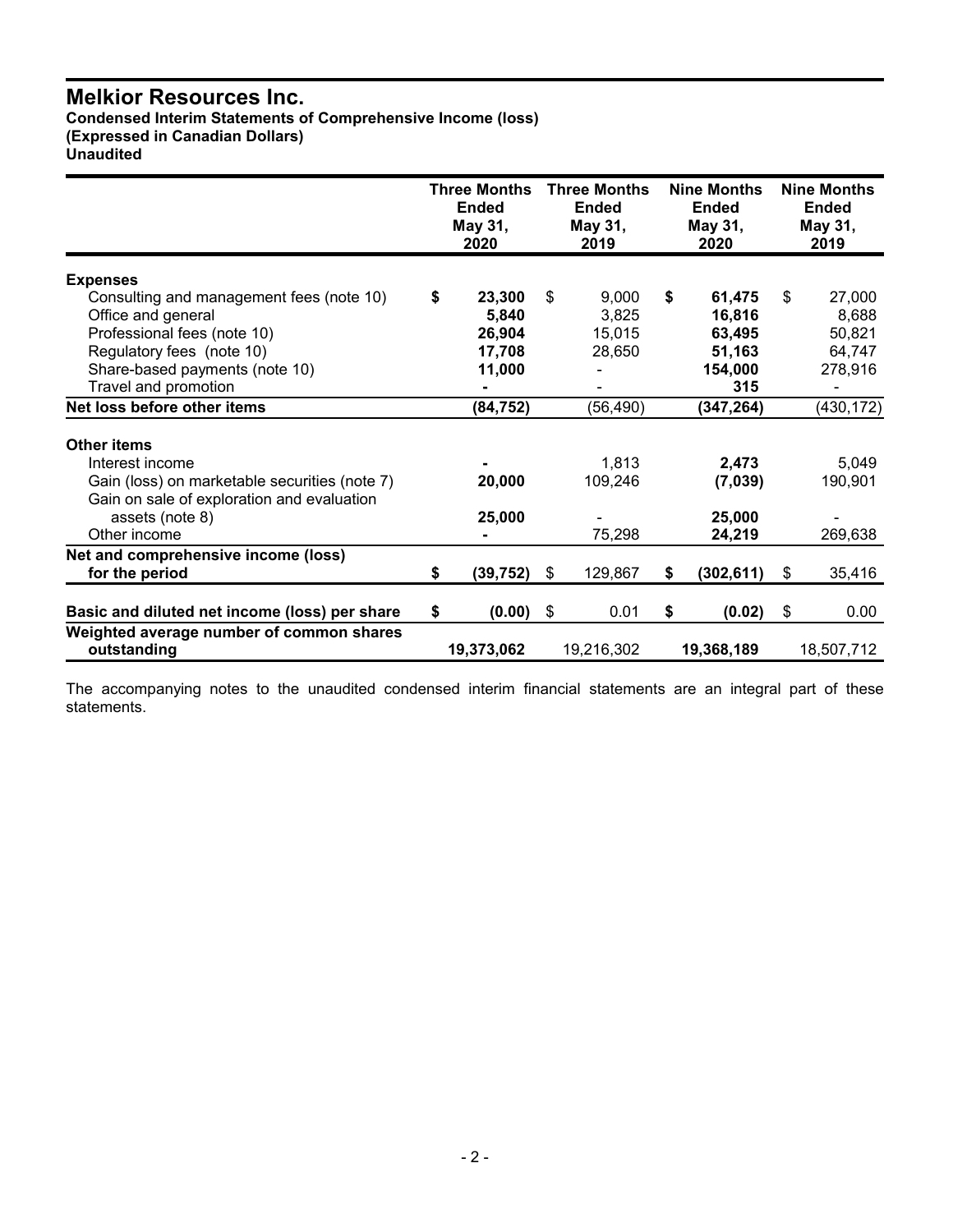# **Melkior Resources Inc. Condensed Interim Statements of Cash Flows (Expressed in Canadian Dollars) Unaudited**

|                                                | <b>Nine Months</b><br><b>Ended</b><br>May 31,<br>2020 | <b>Nine Months</b><br><b>Ended</b><br>May 31,<br>2019 |  |
|------------------------------------------------|-------------------------------------------------------|-------------------------------------------------------|--|
| <b>Operating activities</b>                    |                                                       |                                                       |  |
| Net income (loss) for the period               | (302, 611)<br>\$                                      | 35,416<br>-\$                                         |  |
| Adjustments for:                               |                                                       |                                                       |  |
| Share-based payments                           | 154,000                                               | 278,916                                               |  |
| Loss (gain) on marketable securities           | 7,039                                                 | (190, 901)                                            |  |
| Interest income                                | (2, 473)                                              | (5,049)                                               |  |
| Other income                                   | (24, 219)                                             | (265, 784)                                            |  |
| Changes in non-cash working capital items:     |                                                       |                                                       |  |
| Sales tax receivable and other receivables     | (1,010)                                               | (37, 630)                                             |  |
| Prepaid expenses                               | (8, 263)                                              | 17,767                                                |  |
| Amounts payable and other liabilities          | 6,255                                                 | (7, 819)                                              |  |
| Net cash used in operating activities          | (171, 282)                                            | (175, 084)                                            |  |
| <b>Investing activities</b>                    |                                                       |                                                       |  |
| Prepaid expenditures                           |                                                       | 51,550                                                |  |
| Exploration and evaluation assets expenditures | (550, 282)                                            | (1,546,585)                                           |  |
| Proceeds from sale of marketable securities    | 152,961                                               | 12,539                                                |  |
| Interest income                                | 2,473                                                 | 5,049                                                 |  |
| Net cash used in investing activities          | (394, 848)                                            | (1,477,447)                                           |  |
| <b>Financing activities</b>                    |                                                       |                                                       |  |
| Shares issued for cash, net of issue costs     |                                                       | 1,372,089                                             |  |
| Warrants exercised                             |                                                       | 10,000                                                |  |
| Net cash provided by financing activities      |                                                       | 1,382,089                                             |  |
| Net change in cash                             | (566, 130)                                            | (270, 442)                                            |  |
| Cash, beginning of period                      | 1,023,410                                             | 1,241,166                                             |  |
| Cash, end of period                            | \$<br>457,280                                         | \$<br>970,724                                         |  |

Supplemental disclosure with respect to cash flow (note 11)

The accompanying notes to the unaudited condensed interim financial statements are an integral part of these statements.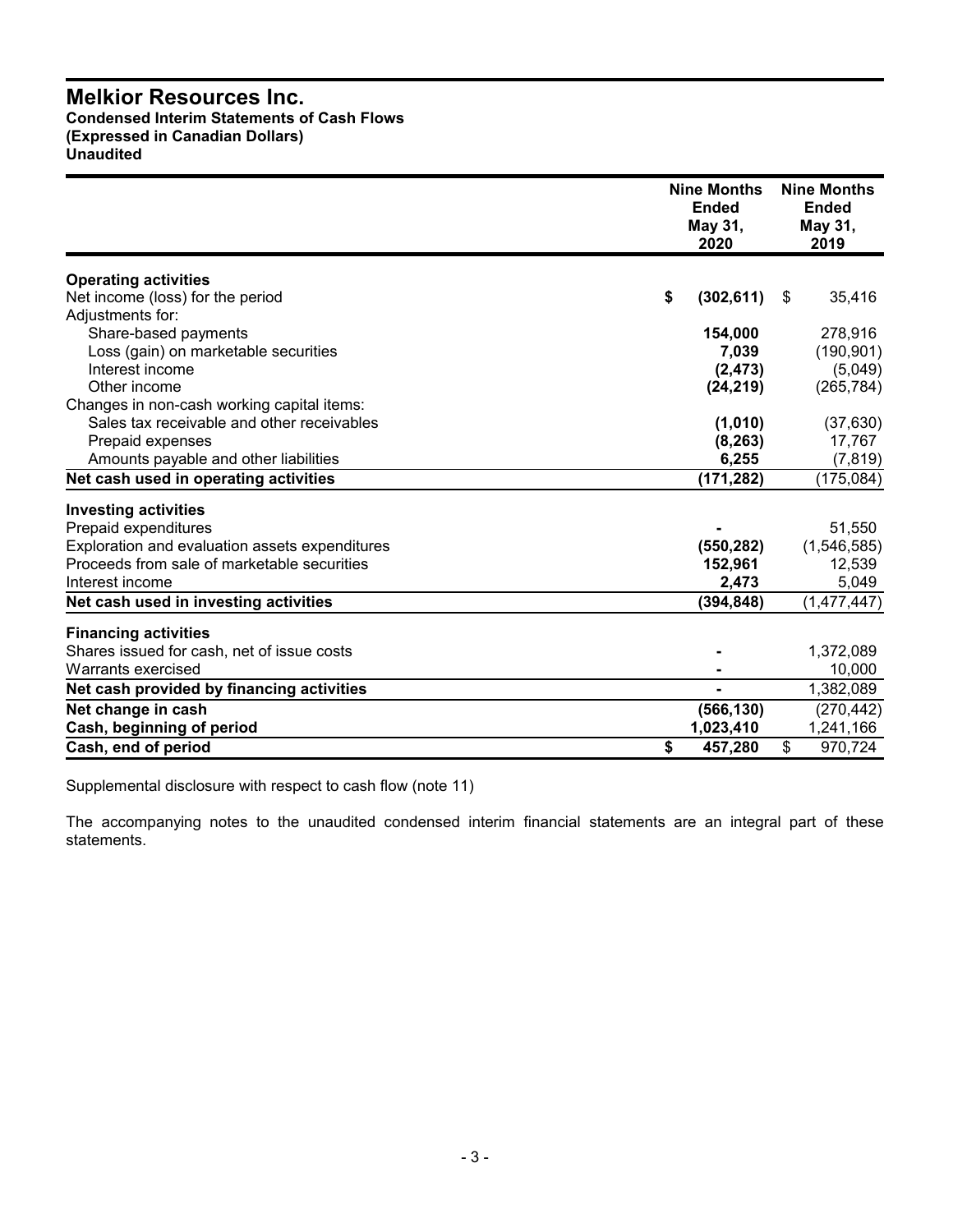**Condensed Interim Statements of Changes in Equity (Expressed in Canadian Dollars) Unaudited**

|                                                     |                     | Share capital           |                               |                               |            |
|-----------------------------------------------------|---------------------|-------------------------|-------------------------------|-------------------------------|------------|
|                                                     | Number of<br>shares | <b>Share</b><br>capital | <b>Contributed</b><br>surplus | <b>Deficit</b>                | Total      |
| Balance, August 31, 2018                            | 17,517,294          | \$45,171,037            | 4,513,787<br>S                | \$ (39, 267, 136) \$          | 10,417,688 |
| Shares issued for cash, net of flow-through premium | 1,828,431           | 1,146,814               |                               |                               | 1,146,814  |
| Share issue costs                                   |                     | (85, 578)               | 7,667                         |                               | (77, 911)  |
| Warrants exercised                                  | 20,000              | 10,000                  |                               |                               | 10,000     |
| Fair value warrants exercised                       |                     | 2,000                   | (2,000)                       |                               |            |
| Share-based payments                                |                     |                         | 278,916                       |                               | 278,916    |
| Net comprehensive income for the period             |                     |                         |                               | 35,416                        | 35,416     |
| <b>Balance, May 31, 2019</b>                        | 19,365,725          | 46,244,273<br>Ъ.        | 4,798,370                     | \$ (39,231,720) \$ 11,810,923 |            |
|                                                     |                     |                         |                               |                               |            |
| Balance, August 31, 2019                            | 19,365,725          | 46,244,273<br>S.        | 4,798,370<br>S.               | \$ (39,252,737) \$ 11,789,906 |            |
| Shares issued for exploration and evaluation assets | 75,000              | 61,500                  |                               |                               | 61,500     |
| Share-based payments                                |                     |                         | 154,000                       |                               | 154,000    |
| Net comprehensive loss for the period               |                     |                         |                               | (302,611)                     | (302, 611) |
| <b>Balance, May 31, 2020</b>                        | 19,440,725          | \$46,305,773            | 4,952,370<br>S                | \$ (39,555,348) \$ 11,702,795 |            |

The accompanying notes to the unaudited condensed interim financial statements are an integral part of these statements.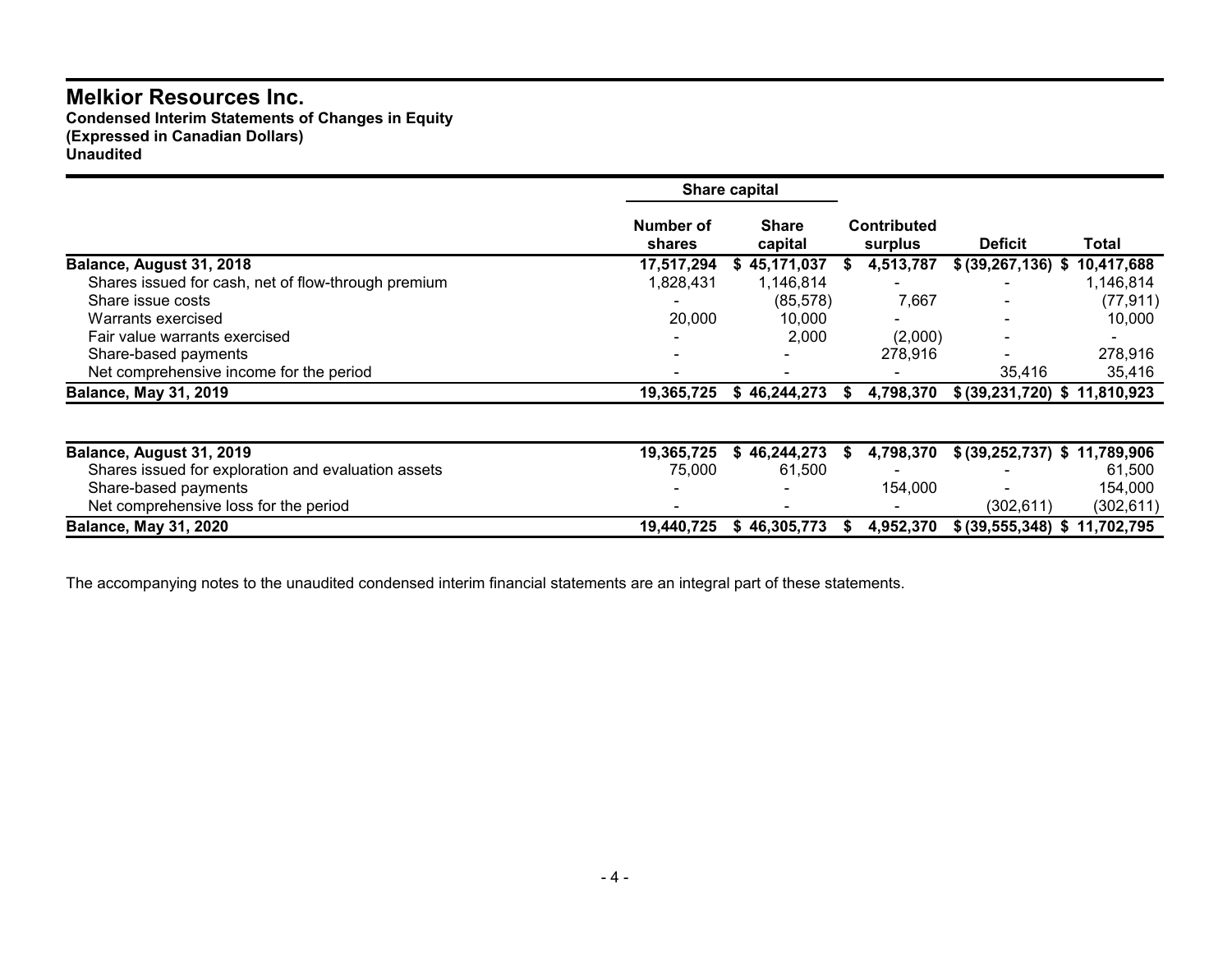## **1. Nature of operations**

Melkior Resources Inc. (the ''Company''), incorporated under the *Business Corporations Act* (Canada), is a junior mining exploration company operating in Canada. The Company's operations include the acquisition and exploration of mineral properties in Canada. The address of the registered office is 1680 – 200 Burrard Street, Vancouver, BC, Canada, V6C 3L6, and its principal place of business is 207 - 66 Brousseau Avenue, Timmins, Ontario, Canada, P4N 5Y2. The Company's shares are listed on the TSX Venture Exchange ("TSX-V") under the symbol "MKR", on the OTCQX Exchange in the United States under the symbol "MKRIF" and on the Frankfurt Stock Exchange under the symbol "MEK".

On January 24, 2018, at the Annual General and Special Meeting, the shareholders voted to approve the continuation of the Company into British Columbia under the *Business Corporations Act (British Columbia*) from federal jurisdiction. The continuation took effect on February 20, 2018.

## **2. Going concern**

These financial statements have been prepared on the basis of accounting principles applicable to a going concern, which assumes that the Company will continue in operation for the foreseeable future and will be able to realize its assets and discharge its liabilities in the normal course of operations.

The Company has incurred a net loss during the nine months ended May 31, 2020 of \$302,611 (nine months ended May 31, 2019 - income of \$35,416) and has a deficit at May 31, 2020 of \$39,555,348 (August 31, 2019 - \$39,252,737), has limited resources, no sources of operating cash flow and no assurances that sufficient funding will be available to continue operations for an extended period of time. The Company is in the exploration stage and, accordingly, has not yet commenced revenue-producing operations. These material uncertainties may cast significant doubt upon the Company's ability to continue as a going concern.

The application of the going concern concept is dependent upon the Company's ability to satisfy its liabilities as they become due and to obtain the necessary financing to complete the exploration and development of its mineral property interests, the attainment of profitable mining operations or the receipt of proceeds from the disposition of its mineral property interests. Management is actively engaged in the review and due diligence on opportunities of merit in the mining sector and is seeking to raise the necessary capital to meet its funding requirements. There can be no assurance that management's plan will be successful.

If the going concern assumption were not appropriate for these financial statements then adjustments may be necessary in the carrying value of assets and liabilities, the reported expenses and the statements of financial position classifications used. Such adjustments could be material.

## **3. Basis of presentation**

#### **(a) Statement of compliance**

The unaudited condensed interim financial statements of the Company have been prepared in accordance with International Accounting Standard 34 *Interim Financial Reporting*.

The unaudited condensed interim financial statements of the Company should be read in conjunction with the Company's audited financial statements for the year ended August 31, 2019, which were prepared in accordance with International Financial Reporting Standards ("IFRS"), as issued by the International Accounting Standards Board ("IASB").

These unaudited condensed interim financial statements were reviewed by the Audit Committee and approved and authorized for issue by the Board of Directors on July 22, 2020.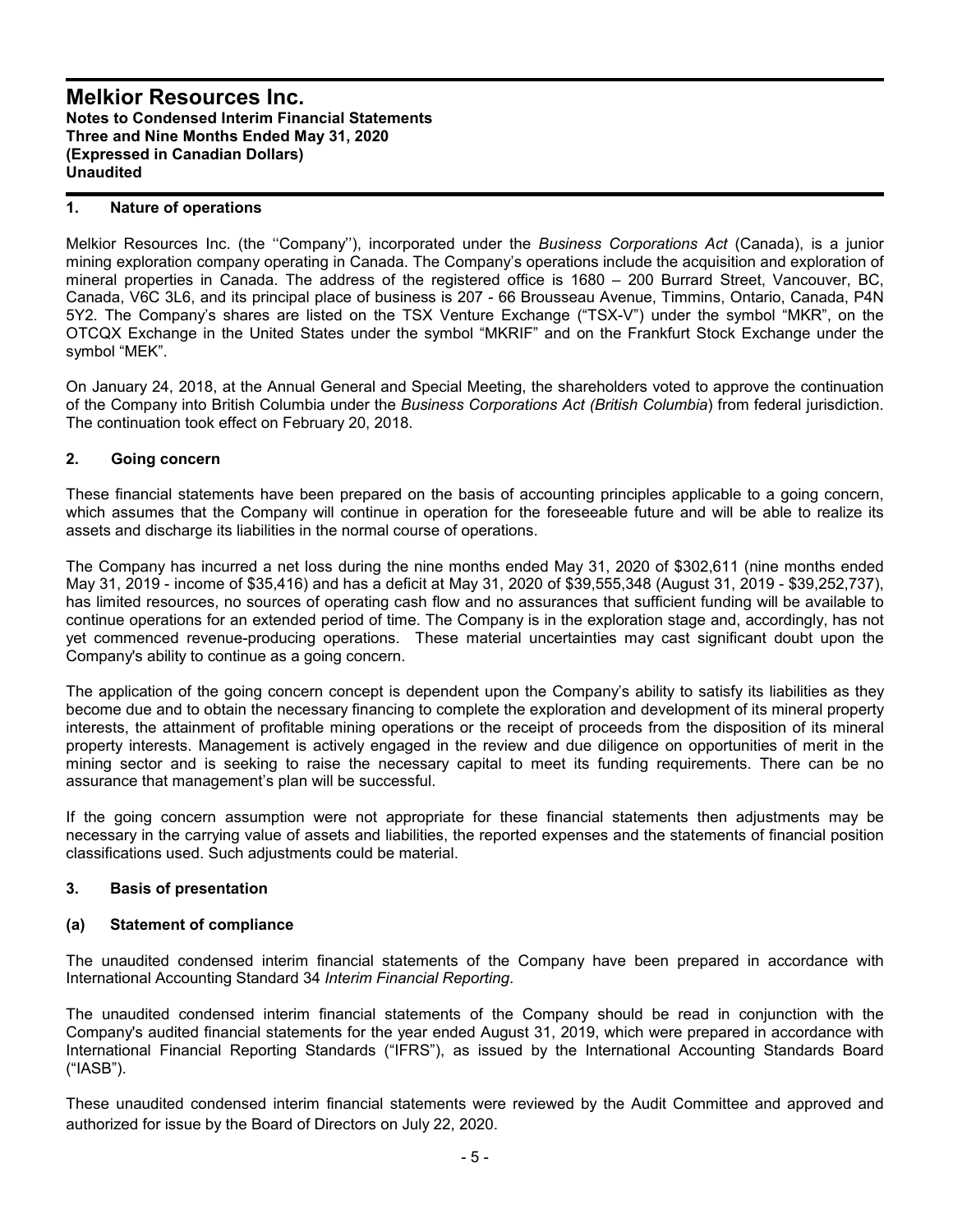# **3. Basis of presentation (continued)**

# **(b) Basis of measurement**

These unaudited condensed interim financial statements have been prepared under the historical cost basis, except for financial instruments measured at vair value. These financial statements have been prepared under the accrual basis of accounting, except for cash flow information.

# **(c) Functional and presentation currency**

The unaudited condensed interim financial statements are presented in Canadian dollars, which is also the functional currency of the Company.

# **4. Significant accounting policies**

The unaudited condensed interim financial statements have been prepared, for all periods presented, following the same accounting policies and methods of computation as described in note 4 to the audited financial statements for the year ended August 31, 2019.

# **5. Critical accounting estimates and judgments**

The Company makes estimates and assumptions about the future that affect the reported amounts of assets and liabilities. Estimates and judgments are continually evaluated based on historical experience and other factors, including expectations of future events that are believed to be reasonable under the circumstances. In the future, actual experience may differ from these estimates and assumptions.

The effect of a change in an accounting estimate is recognized prospectively by including it in comprehensive income in the year of the change, if the change affects that year only, or in the year of the change and future years, if the change affects both.

## Critical judgments in applying accounting policies

Information about critical judgments in applying accounting policies that have the most significant risk of causing material adjustment to the carrying amounts of assets and liabilities recognized in the financial statements within the next financial year are discussed below:

## *(a) Impairment of exploration and evaluation assets*

The application of the Company's accounting policy for exploration and evaluation expenditure and impairment of the capitalized expenditures requires judgment in determining whether it is likely that future economic benefits will flow to the Company, which may be based on assumptions about future events or circumstances. Estimates and assumptions made may change if new information becomes available. If, after expenditure is capitalized, information becomes available suggesting that the recovery of expenditure is unlikely, the amount capitalized is written off in the profit or loss in the year the new information becomes available.

## *(b) Title to mineral property interests*

Although the Company has taken steps to verify title to mineral properties in which it has an interest, these procedures do not guarantee the Company's title. Such properties may be subject to prior agreements or transfers and title may be affected by undetected defects.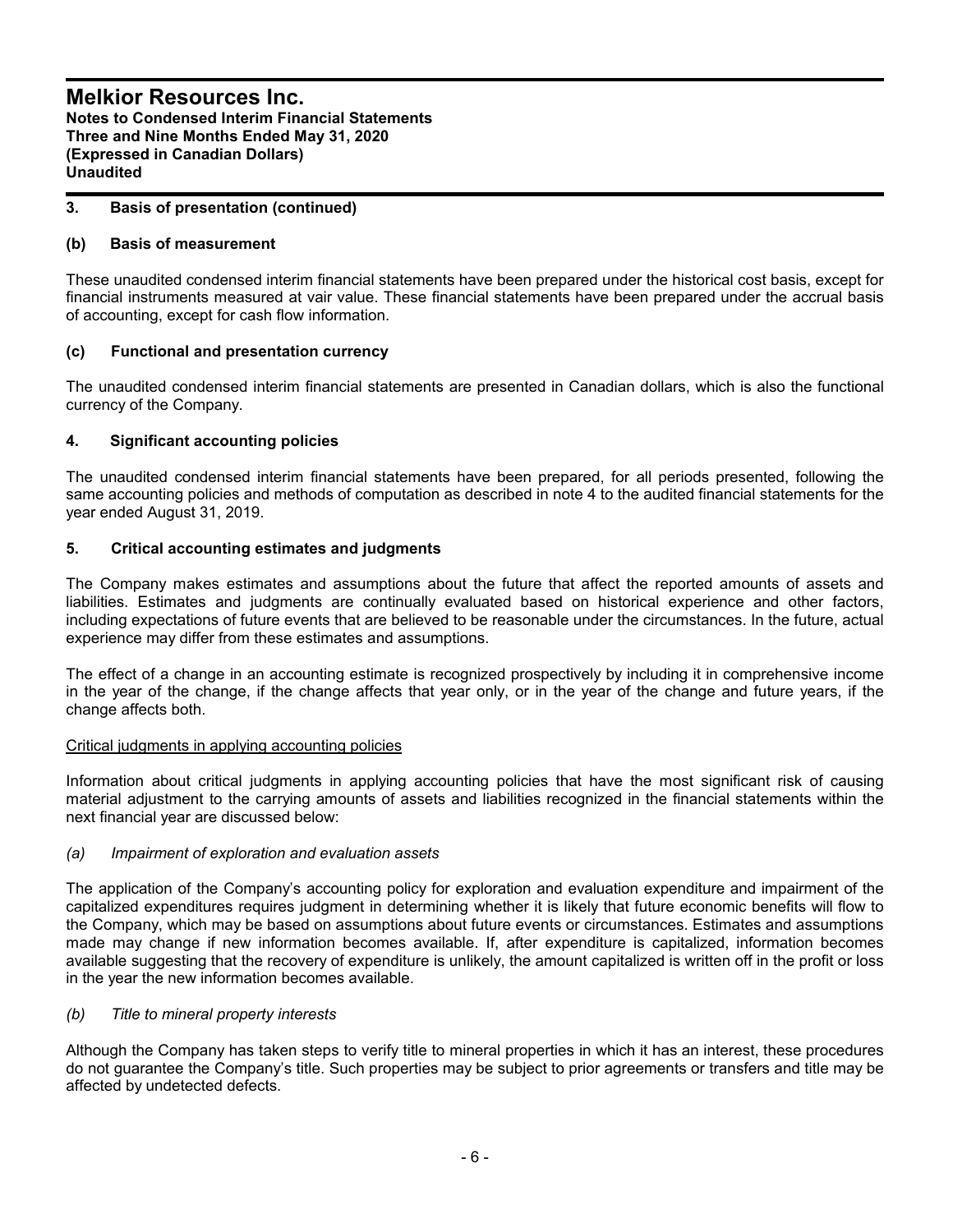## **5. Critical accounting estimates and judgments (continued)**

## *(c) Income taxes*

Significant judgment is required in determining the provision for income taxes. There are many transactions and calculations undertaken during the ordinary course of business for which the ultimate tax determination is uncertain. The Company recognizes liabilities and contingencies for anticipated tax audit issues based on the Company's current understanding of the tax law. For matters where it is probable that an adjustment will be made, the Company records its best estimate of the tax liability including the related interest and penalties in the current tax provision. Management believes they have adequately provided for the probable outcome of these matters; however, the final outcome may result in a materially different outcome than the amount included in the tax liabilities.

In addition, the Company recognizes deferred tax assets relating to tax losses carried forward to the extent that it is probable that taxable profit will be available against which a deductible temporary difference can be utilized. This is deemed to be the case when there are sufficient taxable temporary differences relating to the same taxation authority and the same taxable entity which are expected to reverse in the same year as the expected reversal of the deductible temporary difference, or in years into which a tax loss arising from the deferred tax asset can be carried back or forward. However, utilization of the tax losses also depends on the ability of the taxable entity to satisfy certain tests at the time the losses are recouped.

# *(d) Going concern*

The assessment of the Company's ability to continue as a going concern requires significant judgment. The financial statements have been prepared on the basis of accounting principles applicable to a going concern, as disclosed in Note 2.

## Key sources of estimation uncertainty

The following are key assumptions concerning the future and other key sources of estimation uncertainty that have a significant risk of resulting in material adjustments to the financial statements.

## *Decommissioning liabilities*

Rehabilitation provisions are created based on the Company's internal estimates. Assumptions, based on the current economic environment, are made which management believes are a reasonable basis upon which to estimate the future liability. These estimates take into account any material changes to the assumptions that occur when reviewed regularly by management. Estimates are reviewed annually and are based on current regulatory requirements. Significant changes in estimates of contamination, restoration standards and techniques will result in changes to provisions from year to year. Actual rehabilitation costs will ultimately depend on future market prices for the rehabilitation costs which will reflect the market condition at the time the rehabilitation costs are actually incurred. The final cost of the currently recognized rehabilitation provisions may be higher or lower than currently provided for. As at May 31, 2020, the Company has no known rehabilitation requirements and accordingly, no provision has been made.

## *Fair value of investments in unquoted equity investment*

The Company has \$300,000 investment in IR Battery Resources and Processing Inc., a private entity's shares. Management estimates cost approximates fair value as there is insufficient more recent information available to measure fair value. There are no indicators that cost might not be representative of fair value.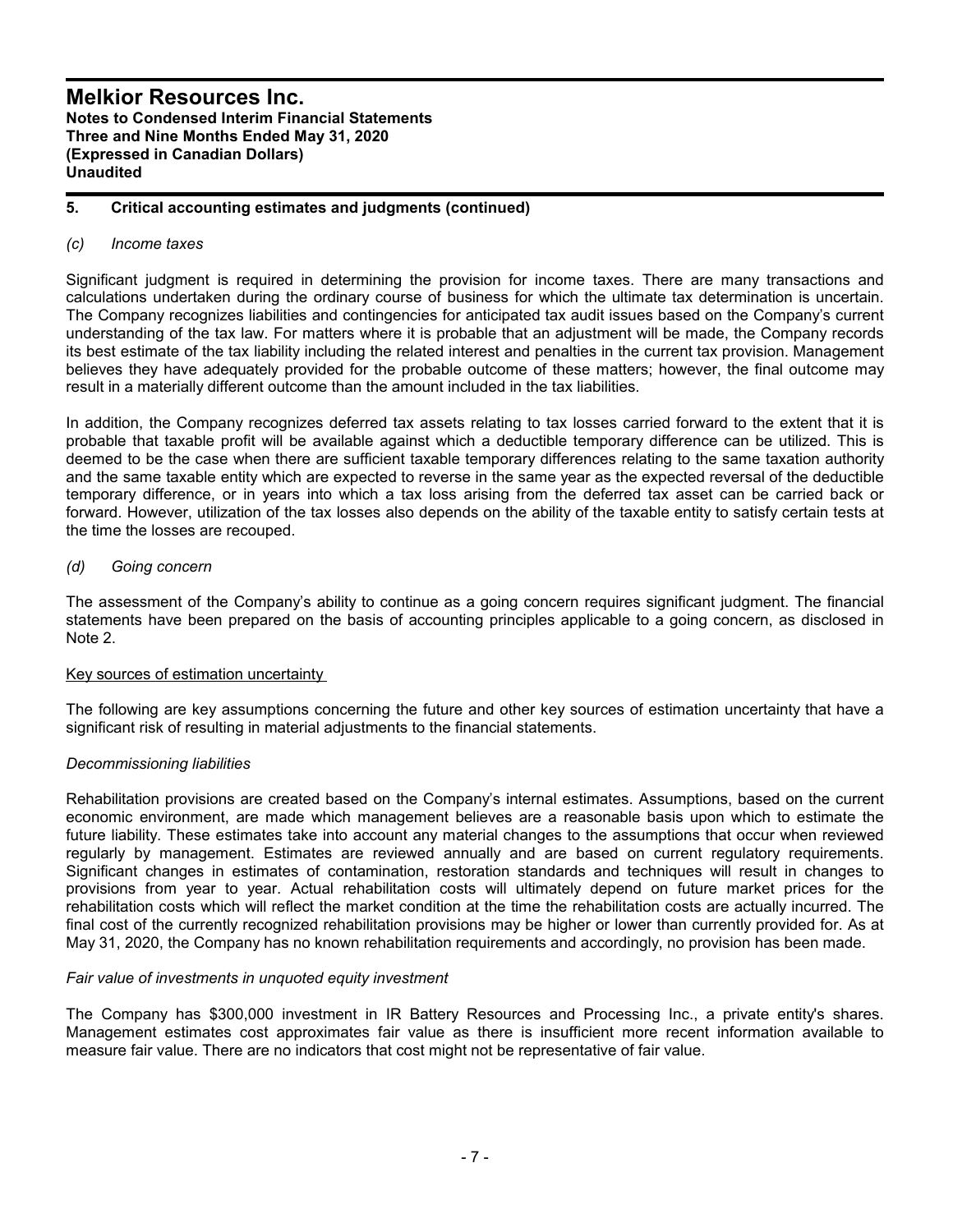**Notes to Condensed Interim Financial Statements Three and Nine Months Ended May 31, 2020 (Expressed in Canadian Dollars) Unaudited**

# **6. Sales tax receivable and other receivables**

|                      | As at<br>As at<br>May 31,<br>August 31,<br>2019<br>2020 |   |        |
|----------------------|---------------------------------------------------------|---|--------|
| Sales tax receivable | 32,538                                                  | S | 31,528 |

# **7. Marketable securities**

All of the marketable securities held by the Company were acquired through current and prior year's property option and sales transactions with the below listed companies. The Company does not purchase shares of publicly-listed companies on the open market. As at May 31, 2020, the following securities were included in marketable securities:

|                                         | Number of<br>shares |    | <b>Acquisition</b><br>cost | <b>Fair value</b><br>adjustment |                      | <b>Fair value</b> |                                    |
|-----------------------------------------|---------------------|----|----------------------------|---------------------------------|----------------------|-------------------|------------------------------------|
| Northcore Resources Inc.<br>CBLT Inc.   | 50.000<br>1,000,000 | \$ | 60,000<br>100.000          |                                 | (60.000)<br>(70,000) | -S                | $\overline{\phantom{a}}$<br>30,000 |
| IR Battery Resource and Processing Inc. | 600.000             |    | 300,000<br>460.000         |                                 | (130,000)            | S                 | 300,000<br>330,000                 |

During the nine months ended May 31, 2020:

• The Company sold 50,000 shares of Osisko Mining Inc. for proceeds of \$152,961 and loss of \$54,508.

As at August 31, 2019, the following securities were included in marketable securities:

|                                          | Number of<br>shares | <b>Acquisition</b><br>cost | <b>Fair value</b><br>adjustment |      | <b>Fair value</b> |
|------------------------------------------|---------------------|----------------------------|---------------------------------|------|-------------------|
| Northcore Resources Inc.                 | 50.000              | \$<br>60,000               | (60,000)                        | - \$ | $\blacksquare$    |
| CBLT Inc.                                | 1,000,000           | 100,000                    | (85,000)                        |      | 15,000            |
| Osisko Mining Inc.                       | 50,000              | 207.469                    | (32, 469)                       |      | 175.000           |
| IR Battery Resources and Processing Inc. | 600,000             | 300,000                    |                                 |      | 300,000           |
|                                          |                     | 667,469                    | (177, 469)                      |      | 490,000           |

During the year ended August 31, 2019:

- 2,500,000 shares of Beaufield Resources Inc. ("Beaufield") held by the Company were exchanged for 120,500 shares of Osisko Mining Inc. ("Osisko") (TSX: OSK) as a result of Osisko's acquisition of Beaufield.
- The Company sold 70,500 shares of Osisko for proceeds of \$247,824 and loss of \$44,708.
- 212,600 shares of Zara Resources Inc. held by the Company were exchanged for 5,915 shares of Ionic Brands Corp. which were then sold for proceeds of \$2,711 and loss of \$72,114.
- The Company sold 90,000 shares of Tempus Capital Inc. for proceeds of \$9,828 and gain of \$9,828.
- 62,500 shares of Lieange Grow Company ("Lineage") held by the Company were exchanged for 1,494 shares of Harborside Inc., which were then sold for proceeds of \$11,832 and loss of \$40,668.
- 100,000 shares of CBLT Inc. were sold for proceeds of \$1,990 and loss of \$8,010.
- The Company recognized unrealized gain of \$350,294 from the change in fair value of the marketable securities.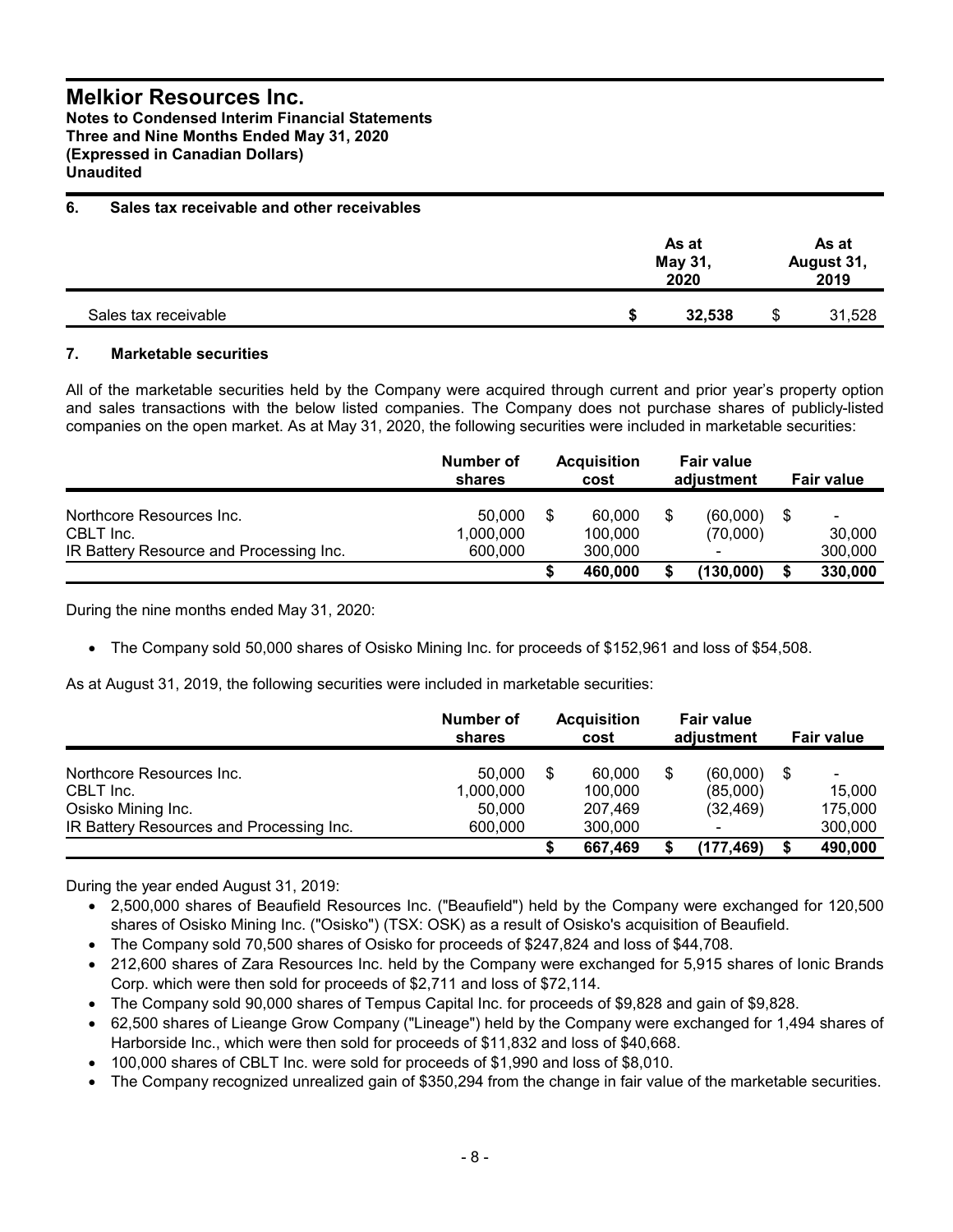**Notes to Condensed Interim Financial Statements Three and Nine Months Ended May 31, 2020 (Expressed in Canadian Dollars) Unaudited**

# **8. Exploration and evaluation assets**

|                                                               | Quebec<br><b>Ontario</b> |                |    |                |                   |               |                  |
|---------------------------------------------------------------|--------------------------|----------------|----|----------------|-------------------|---------------|------------------|
|                                                               |                          | Urban          |    | Val d'Or       | <b>Carscallen</b> | Hemlo         | <b>Total</b>     |
| <b>Property acquisition costs</b>                             |                          |                |    |                |                   |               |                  |
| Balance, August 31, 2018                                      | \$                       | 43,324         | \$ |                | \$<br>218,068     | \$<br>143,222 | \$<br>404,614    |
| Claim maintenance                                             |                          | 27,590         |    |                |                   | 1,050         | 28,640           |
| Balance, May 31, 2019                                         |                          | 70,914         |    | $\blacksquare$ | 218,068           | 144,272       | 433,254          |
| Balance, August 31, 2019                                      |                          | 71,935         |    |                | 218,068           | 144,272       | 434,275          |
| Acquisitions                                                  |                          |                |    |                | 71,500            |               | 71,500           |
| Claim maintenance                                             |                          |                |    | 5,025          | 1,000             | 8,650         | 14,675           |
| Balance, May 31, 2020                                         | \$                       | 71,935         | \$ | 5,025          | \$<br>290,568     | \$<br>152,922 | \$<br>520,450    |
|                                                               |                          |                |    |                |                   |               |                  |
| <b>Property exploration costs</b><br>Balance, August 31, 2018 | \$                       | 551,665        | \$ |                | \$<br>7,386,354   | \$<br>78,391  | \$<br>8,016,410  |
| Camp                                                          |                          | 544,533        |    |                |                   |               | 544,533          |
| Consulting                                                    |                          | 109,000        |    |                |                   |               | 109,000          |
| Core cutting                                                  |                          | 30,732         |    |                |                   |               | 30,732           |
| Drilling                                                      |                          | 290,731        |    |                |                   |               | 290,731          |
| Geochemistry                                                  |                          | 27,962         |    |                |                   |               | 27,962           |
|                                                               |                          | 248,205        |    |                |                   |               | 249,971          |
| Geology and prospecting<br>Geophysics                         |                          | 83,231         |    |                | 1,766             | 180,048       | 263,279          |
| Line cutting                                                  |                          | 29,981         |    |                |                   |               | 29,981           |
|                                                               |                          |                |    |                |                   |               |                  |
| Balance, May 31, 2019                                         |                          | 1,916,040      |    | $\blacksquare$ | 7,388,120         | 258,439       | 9,562,599        |
| Balance, August 31, 2019                                      |                          | 2,188,972      |    |                | 7,388,624         | 275,148       | 9,852,744        |
| Assays                                                        |                          |                |    |                | 20,447            |               | 20,447           |
| Camp                                                          |                          | 15,898         |    |                | $\blacksquare$    |               | 15,898           |
| Consulting                                                    |                          |                |    |                | 22,500            |               | 22,500           |
| Drilling                                                      |                          |                |    |                | 349,274           |               | 349,274          |
| Geology and prospecting                                       |                          | 21,804         |    |                | 75,884            | 10,500        | 108,188          |
| Geophysics                                                    |                          | $\blacksquare$ |    |                | 9,100             | 200           | 9,300            |
| Balance, May 31, 2020                                         | $\overline{\mathcal{S}}$ | 2,226,674      | \$ | ä,             | \$<br>7,865,829   | \$<br>285,848 | \$10,378,351     |
| <b>Total exploration and evaluation assets</b>                |                          |                |    |                |                   |               |                  |
| August 31, 2019                                               | \$                       | 2,260,907      | \$ |                | \$<br>7,606,692   | \$<br>419,420 | 10,287,019       |
| May 31, 2020                                                  | \$                       | 2,298,609      | \$ | 5,025          | \$<br>8,156,397   | \$<br>438,770 | \$<br>10,898,801 |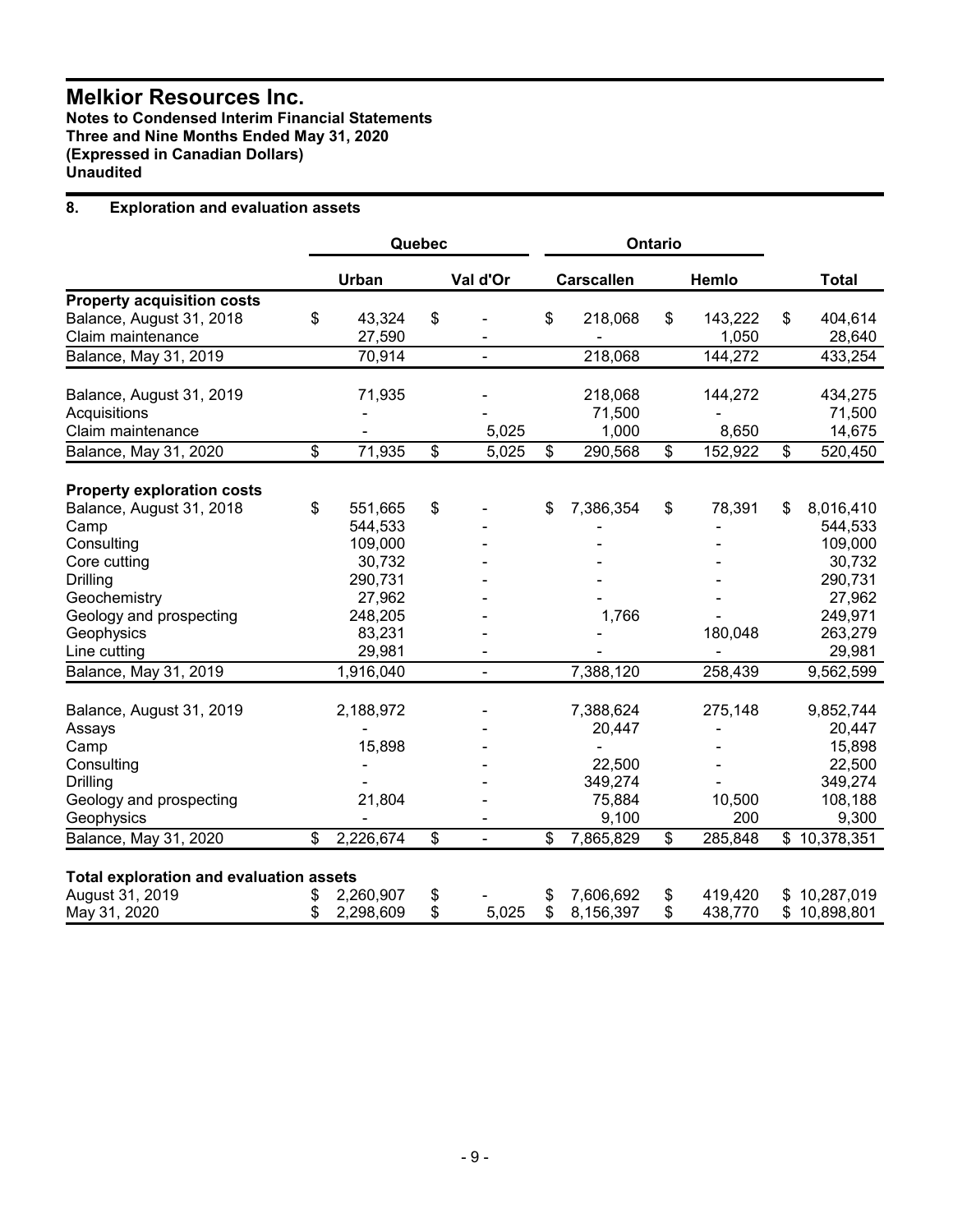# **8. Exploration and evaluation assets (continued)**

Quebec

# **(a) Urban**

During the year ended August 31, 2017, the Company acquired claims in the Urban area of Quebec through map staking. The Company has a 100% ownership in the claims and there is no net smelter return royalty ("NSR").

During the year ended August 31, 2018, the Company acquired additional claims through staking.

# **(b) Launay**

On March 21, 2016, the Company sold an undivided 50% interest in Launay to Beaufield for \$150,000 and 3,000,000 common shares of Beaufield, valued at \$240,000. This agreement terminated a previous agreement signed in November 2013. The proceeds of the sale were accounted for as a reduction in exploration and evaluation assets of \$390,000.

On July 14, 2017, the Company sold the remaining 50% interest in Launay to Beaufield for \$125,000 and 2,500,000 common shares of Beaufield valued at \$500,000. The proceeds of the sale were accounted for as a reduction in exploration and evaluation assets of \$517,434 and a gain on sale of exploration and evaluation assets of \$107,566.

The Company retains a 1.5% NSR on the property, of which one-half may be purchased by Beaufield for \$750,000.

## **(c) Valliant (Raglan)**

On April 16, 2013, the Company acquired claims located in the Ungava nickel, copper and platinum group belt of northern Quebec by map staking. The Company has a 100% ownership in the claims and there is no NSR. The Company has no exploration plans for this property at this time, and accordingly, capitalized costs of \$3,300 were written off during the year ended August 31, 2017.

# **(d) Val d'Or (formerly Tiblemont)**

The Company owns a 100% interest in three mineral claims in Tiblemont Township, Quebec. The Company owns a 100% interest in adjacent claims. On May 12, 2014, three claims were acquired for 20,000 common shares (valued at \$8,000) and a 2% NSR with an optional buy back of 1% for \$1,000,000. The Company has no exploration plans for this property at this time, and accordingly, capitalized costs of \$16,746 were written off during the year ended August 31, 2017.

In April 2020, the Company entered into a purchase agreement to sell 100% interest in the claims for a single cash payment of \$25,000.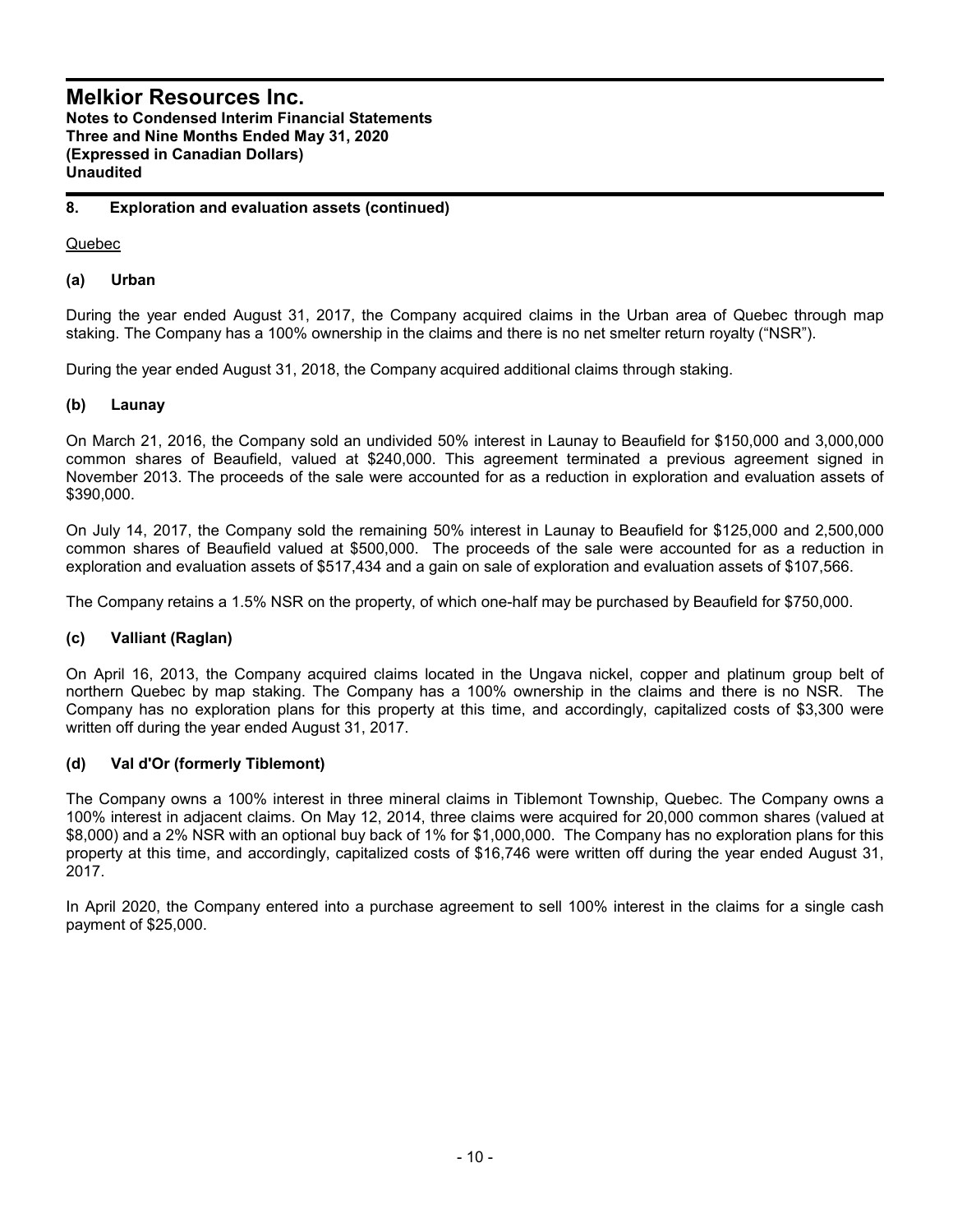## **8. Exploration and evaluation assets (continued)**

## **(e) Kenty Lake**

The Company holds a 49% interest in the Delta-Kenty property located in the Ungava region in Quebec. The deferred expenditures of \$1,200 were written off during the year ended August 31, 2016.

During the year ended August 31, 2018, the Company sold its interest in Kenty Lake to IR Battery for \$600,000 and 300,000 common shares of IR Battery valued at \$150,000. The proceeds of the sale were accounted for as a gain on sale of exploration and evaluation assets of \$750,000.

Pursuant to the terms of the sales agreement, IR Battery will participate and subscribe for up to \$100,000 of securities as part of the next flow-through financing conducted by Melkior, provided that such financing (i) occurs within 12 months of the closing date, and (ii) is for total gross proceeds of not less than \$500,000.

## Ontario

## **(f) Carscallen**

The Company holds a 100% interest in the Carscallen property, west of Timmins. Some claims are subject to a 1.5% NSR while another group of claims is subject to a 2% NSR, of which the Company may buy back one-half for \$1,000,000.

In October and November 2010, the Company signed three agreements to acquire 100% interests in additional mining claims in consideration of \$10,000 cash and two 2% NSR royalties, of which 1% can be repurchased for \$500,000 each.

In October 2013, the Company signed a memorandum of understanding ("MOU") with the Mattagami First Nations. As part of the MOU, the Company issued 20,000 common shares (valued at \$8,000) on December 23, 2013. The Company will pay 2% of all exploration costs eligible for assessment credit to the Mattagami First Nation.

On April 7, 2016, the Company issued 21,000 common shares (valued at \$8,400) for the acquisition of a 100% interest in an additional mining claim, totaling 64 hectares, from an arm's length party.

During the year ended August 31, 2017, the Company acquired additional claims through cash purchase agreements and staking. One of the claims is subject to a 2% NSR.

During the year ended August 31, 2018, the Company entered into three agreements for the purchase of six additional claims for the Carscallen property. The Company paid \$12,500 and issued 10,000 common shares (valued at \$7,000) as consideration. Two of the claims are subject to a 2% NSR.

During the year ended August 31, 2017, the Company paid \$5,000 for a 100% interest in a claim located in the Carscallen Township. This claim is part of the Big Marsh property, where the Company has existing claims. The previous claims were deemed impaired during the year ended August 31, 2016.

The Company also holds a 100% interest in claims forming the Bristol property acquired through staking during the year ended August 31, 2017.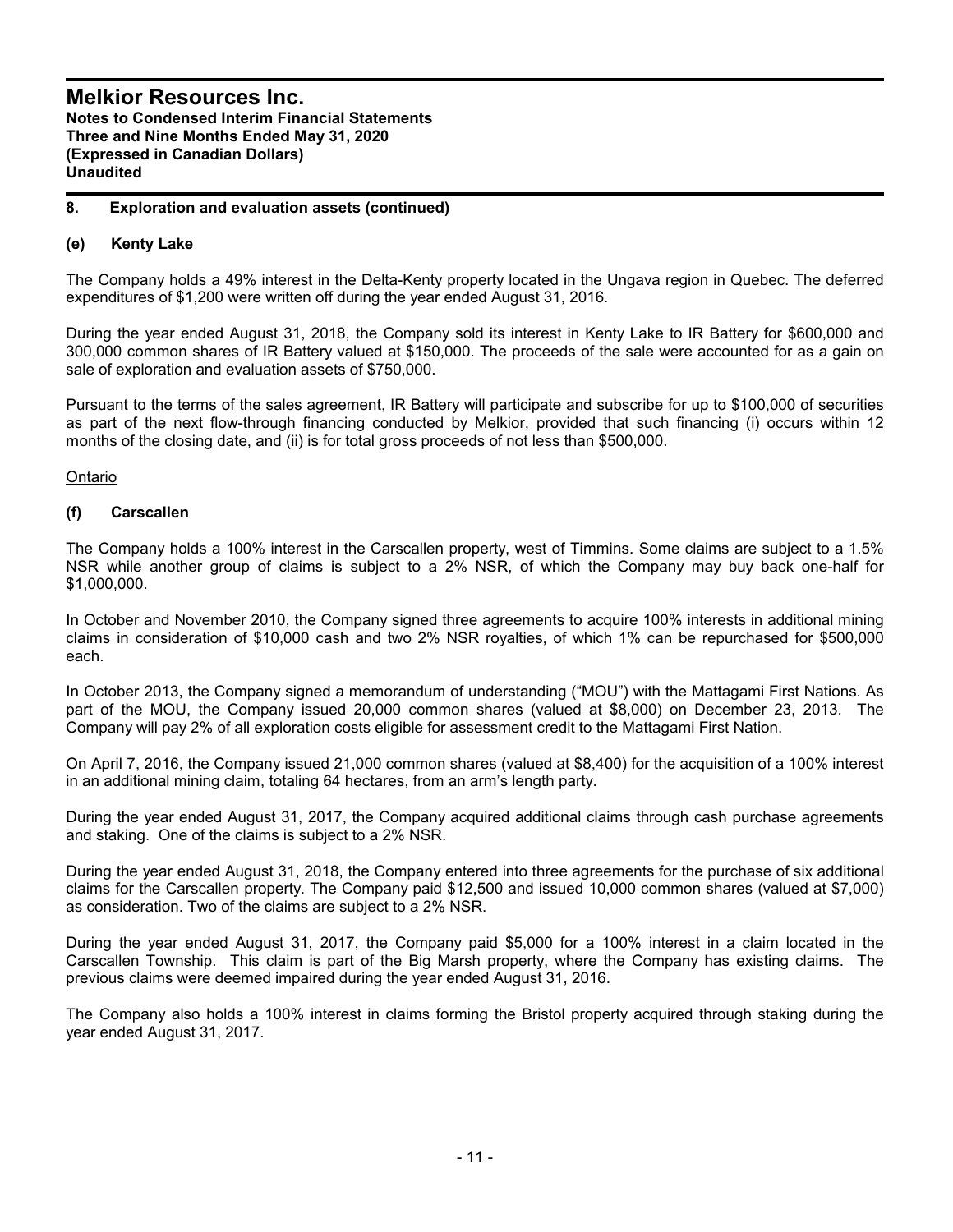# **8. Exploration and evaluation assets (continued)**

# **(f) Carscallen (continued)**

On May 6, 2020, the Company entered into an option agreement of 6 cell units (the "Carscallen Claims"). Pursuant to the option agreement, the Company can acquire 100% interest in the Carscallen Claims, subject to a 3% NSR, in consideration for:

- On signing, cash payment of \$10,000 (paid);
- Upon TSX-V acceptance, issuance of 75,000 shares of the Company (issued, valued at \$61,500);
- On the first anniversary, cash payment of \$10,000 and issuance of \$25,000 worth of shares issued at the weighted average price of the common shares for the 10 trading days immediately preceding; and
- On the second anniversary, cash payment of \$10,000 and issuance of \$25,000 worth of shares issued at the weighted average price of the common shares for the 10 trading days immediately preceding.

The Company may purchase one-half of the NSR at any time for the sum of \$1,000,000.

## **(g) Hemlo**

On May 12, 2017, the Company entered into an agreement to acquire a 100% interest in the Hemlo property. The Company paid \$5,000 and issued 150,000 common shares (valued at \$90,000) as consideration. The vendor holds a 3% NSR, of which one-third may be purchased by the Company for \$1,000,000.

During the year ended August 31, 2017, the Company acquired additional claims through cash purchase agreements and staking.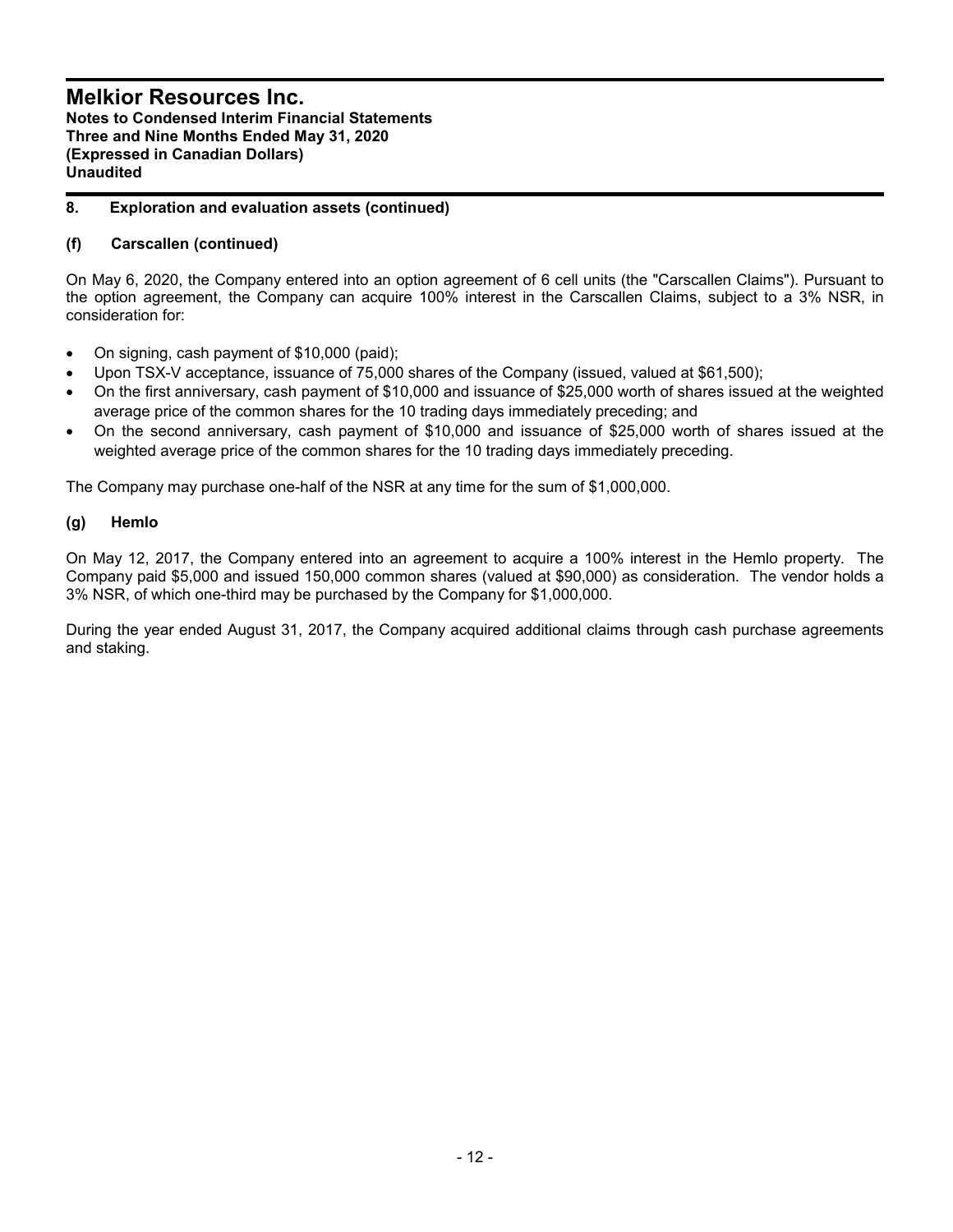# **9. Share capital**

# **(a) Authorized share capital**

- (i) an unlimited number of common shares without par value, voting and participating; and
- (ii) an unlimited number of preferred shares with an 8% non-cumulative dividend, redeemable at the request of the Company at paid-up capital.

On February 26, 2020, the Company affected a 10-to-1 stock consolidation, which has been retrospectively applied in these financial statements.

# **(b) Issued**

## During the nine months ended May 31, 2020

On May 22, 2020, the Company issued 75,000 common shares (valued at \$61,500) for the acquisition of Carscallen Claims (see note 8(f)).

## During the year ended August 31, 2019

During the year ended August 31, 2019, 200,000 warrants were exercised for gross proceeds of \$10,000.

On December 6, 2018, the Company closed a non-brokered flow-through private placement and issued 941,177 flowthrough shares at \$0.85 per share for gross proceeds of \$800,000. The premium paid by investors was calculated as \$0.25 per share. Accordingly, \$235,294 was recorded as flow-through share liabilities. The Company paid finders' fees of \$48,000 in cash.

On December 21, 2018, the Company closed a non-brokered flow-through private placement and issued 470,588 flowthrough shares at \$0.85 per share for gross proceeds of \$400,000. The premium paid by investors was calculated as \$0.10 per share. Accordingly, \$47,059 was recorded as flow-through share liabilities.

On April 2, 2019, the Company closed a non-brokered flow-through private placement and issued 416,666 flow-through shares at \$0.60 per share for gross proceeds of \$250,000. The premium paid by investors was calculated as \$0.05 per share. Accordingly, \$20,833 was recorded as flow-through share liabilities. The Company paid finders' fees of \$17,500 in cash and issued 291,667 finders' warrants exercisable for a period of 24 months at an exercise price of \$0.11.

The grant date fair value of the 29,167 finders' warrants have been estimated at \$7,667 using the Black-Scholes option pricing model, using the following assumptions: an average risk free interest rate of 1.56%; an average expected volatility factor of 122% based on historical trends; an expected dividend yield of nil; and an expected life of 2 years.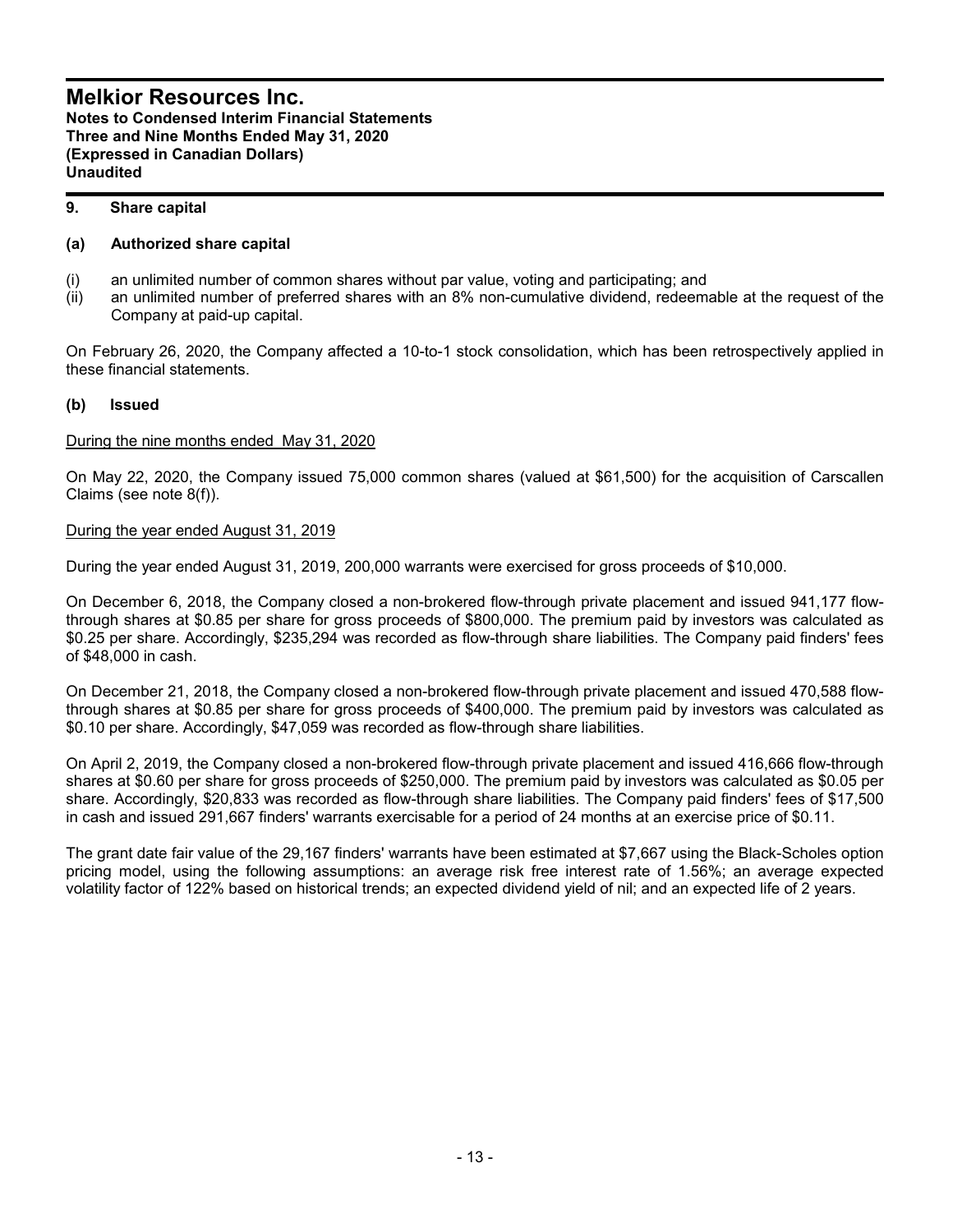## **9. Share capital (continued)**

#### **(c) Stock options**

The Company maintains a stock option plan (the "Plan") pursuant to which options to purchase common shares may be granted for its eligible directors, officers and employees of the Company, as well as persons providing ongoing services to the Company.

The number of shares to be delivered upon the exercise of all options granted under the amended plan shall not exceed 10% of the aggregate number of common shares of the Company issued and outstanding.

Unless indicated otherwise by the Board at the time of grant, one-sixth of options granted shall vest every three months from the date of the grant.

In the event that an optionee ceases to be an eligible person prior to the expiry date of their respective options, the options shall expire 12 months after the termination date or on the expiry date, whichever comes first (except for persons providing investor relations activities who will remain subject to a 30-day expiry period). In the event of termination with cause, the options of an eligible person shall expire on the date of notice of termination.

The purchase price of the common shares, upon exercise of each option granted under the Plan, shall be a price fixed for such option by the Board of Directors upon grant of each such option, but such price shall not be less than the market price at closing of transactions the day prior to the grant or any other regulations by the TSX-V. Each option, unless sooner terminated in accordance with the terms, conditions and limitations thereof, or unless sooner exercised, shall expire on the date determined by the Board of Directors when the option is granted or, failing such determination, not later than upon the fifth anniversary of the grant of the option.

The total number of options granted to any one individual in any 12-month period will not exceed 5% of the issued common shares. The total number of options granted to a consultant in any 12-month period will not exceed 2% of the issued common shares at the time of grant. The total number of options granted to persons providing investor relations activities in any 12-month period will not exceed 2% of the issued common shares at the time of grant. These options must vest in stages over a 12-month period from the date of grant with no more than 25% of the options vesting in any three-month period.

All share-based payments will be settled in equity. The Company has no legal or constructive obligation to repurchase or settle the options in cash.

A summary of changes of the Company's common share purchase options is presented below for the periods ended May 31, 2020 and 2019:

|                                           | Number of<br>stock options | Weighted<br>average<br>exercise price |      |  |
|-------------------------------------------|----------------------------|---------------------------------------|------|--|
| Balance, August 31, 2018                  | 220,000                    | \$                                    | 1.00 |  |
| Issued (i)                                | 300,000                    |                                       | 1.50 |  |
| Expired                                   | (60,000)                   |                                       | 1.00 |  |
| Balance, May 31, 2019 and August 31, 2019 | 460,000                    | S                                     | 1.33 |  |
| Issued (ii)(iii)                          | 1,075,000                  |                                       | 0.21 |  |
| Forfeited                                 | (10,000)                   |                                       | 1.50 |  |
| Balance, May 31, 2020                     | 1,525,000                  | \$                                    | 0.54 |  |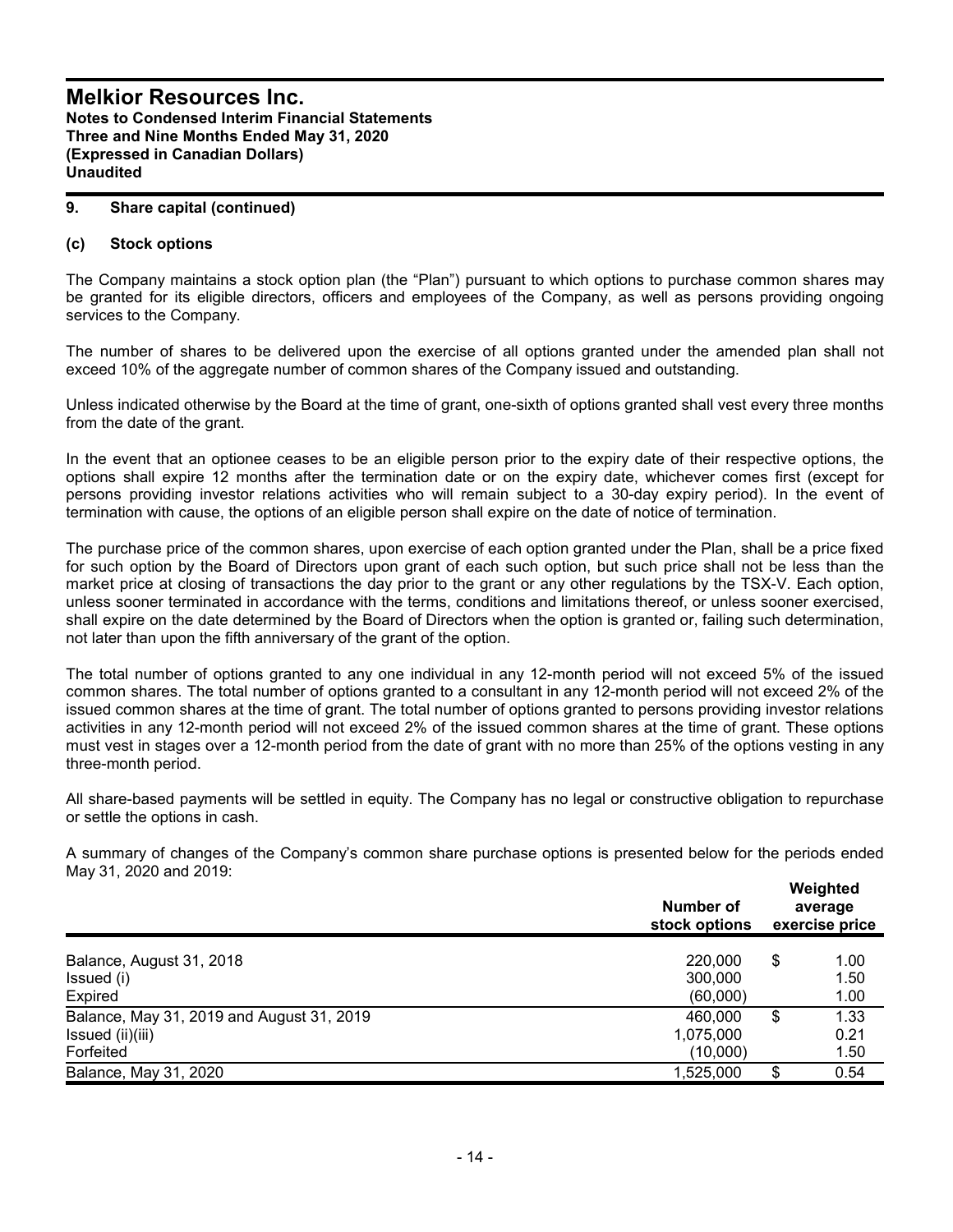## **9. Share capital (continued)**

# **(c) Stock options (continued)**

(i) On January 10, 2019, the Company granted 3,000,000 stock options to certain directors and officers of the Company exercisable at a price of \$0.15 per common share. The options vest immediately and expire in five years. The grant date fair value of \$278,916 was assigned to the stock options as estimated by using the Black-Scholes valuation model with the following assumptions: share price of \$0.10, expected dividend yield of 0%, expected volatility of 168%, which is based on historical volatility of the Company's share price, risk-free rate of return of 1.91% and an expected maturity of five years. For the three and nine months ended May 31, 2020, \$nil was expensed to share-based payments (three and nine months ended May 31, 2019 - \$278,916).

(ii) On February 27, 2020, the Company granted 1,025,000 stock options to certain directors and officers of the Company exercisable at a price of \$0.20 per common share. The options vest immediately and expire in five years. The grant date fair value of \$143,000 was assigned to the stock options as estimated by using the Black-Scholes valuation model with the following assumptions: share price of \$0.15, expected dividend yield of 0%, expected volatility of 165%, which is based on historical volatility of the Company's share price, risk-free rate of return of 1.14% and an expected maturity of five years. For the three and nine months ended May 31, 2020, \$nil and \$143,000, respectively, was expensed to share-based payments (three and nine months ended May 31, 2019 - \$nil).

(iii) On April 22, 2020, the Company granted 50,000 stock options to a consultant of the Company exercisable at a price of \$0.35 per common share. The options vest immediately and expire in three years. The grant date fair value of \$11,000 was assigned to the stock options as estimated by using the Black-Scholes valuation model with the following assumptions: share price of \$0.27, expected dividend yield of 0%, expected volatility of 154%, which is based on historical volatility of the Company's share price, risk-free rate of return of 0.35% and an expected maturity of three years. For the three and nine months ended May 31, 2020, \$11,000 was expensed to share-based payments (three and nine months ended May 31, 2019 - \$nil).

|      | options<br>outstanding                                                       | vested                                 |                                                               |
|------|------------------------------------------------------------------------------|----------------------------------------|---------------------------------------------------------------|
|      |                                                                              |                                        |                                                               |
|      |                                                                              |                                        |                                                               |
| 2.89 | 50,000                                                                       | 50,000                                 |                                                               |
| 3.61 | 290,000                                                                      | 290,000                                |                                                               |
| 4.75 | 1,025,000                                                                    | 1,025,000                              |                                                               |
| 4.08 | 1,525,000                                                                    | 1,525,000                              |                                                               |
|      | <b>Exercise</b><br>price(\$)<br>1.00<br>1.00<br>0.35<br>1.50<br>0.20<br>0.54 | contractual<br>life (years)<br>160,000 | remaining<br>Number of<br>options<br>(exercisable)<br>160,000 |

The following table reflects the actual stock options issued and outstanding as of May 31, 2020: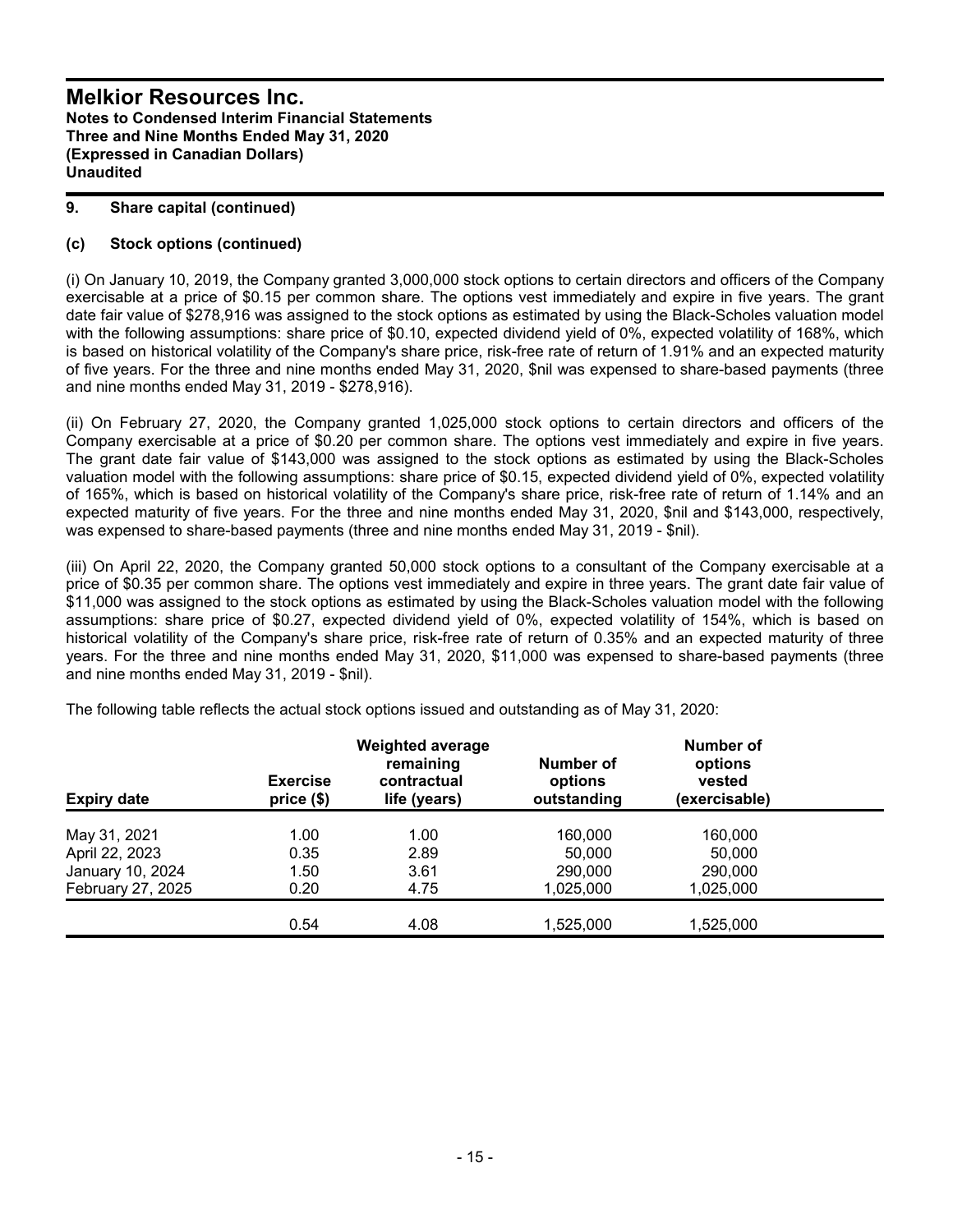# **9. Share capital (continued)**

# **(d) Warrants**

Warrant transactions and the number of warrants outstanding are summarized as follows:

|                                                         | Number of<br>warrants | Weighted<br>average<br>exercise price |              |  |
|---------------------------------------------------------|-----------------------|---------------------------------------|--------------|--|
| Balance, August 31, 2018                                | 2,781,000             | S                                     | 0.80         |  |
| Exercised<br><b>Expired</b>                             | (20,000)<br>(761,000) |                                       | 0.50<br>0.50 |  |
| Balance, May 31, 2019, August 31, 2019 and May 31, 2020 | 2,000,000             |                                       | 0.85         |  |

The following warrants were outstanding and exercisable as of May 31, 2020:

| <b>Expiry date</b> | <b>Exercise</b><br>price(\$) | <b>Weighted average</b><br>remaining<br>contractual<br>life (years) | Number of<br>warrants<br>outstanding | Number of<br>warrants<br>exercisable |  |
|--------------------|------------------------------|---------------------------------------------------------------------|--------------------------------------|--------------------------------------|--|
| June 8, 2021       | 0.85                         | 1.02                                                                | 2,000,000                            | 2,000,000                            |  |

# **(e) Finders' warrants**

| Balance, August 31, 2018<br><b>Issued</b> | Number of<br>warrants | Weighted<br>average<br>exercise price |              |  |
|-------------------------------------------|-----------------------|---------------------------------------|--------------|--|
|                                           | 46.154<br>29.167      | S                                     | 0.70<br>1.10 |  |
| Balance, May 31, 2019 and August 31, 2019 | 75,321                | S                                     | 0.85         |  |
| Expired<br>Balance, May 31, 2020          | (46, 154)<br>29.167   | \$.                                   | 0.70<br>1.10 |  |

The following finders' warrants were outstanding and exercisable as of May 31, 2020:

| <b>Expiry date</b> | <b>Exercise</b><br>price(\$) | <b>Weighted average</b><br>remaining<br>contractual<br>life (years) | Number of<br>warrants<br>outstanding | Number of<br>warrants<br>exercisable |  |
|--------------------|------------------------------|---------------------------------------------------------------------|--------------------------------------|--------------------------------------|--|
| April 2, 2021      | 1.10                         | 0.84                                                                | 29.167                               | 29.167                               |  |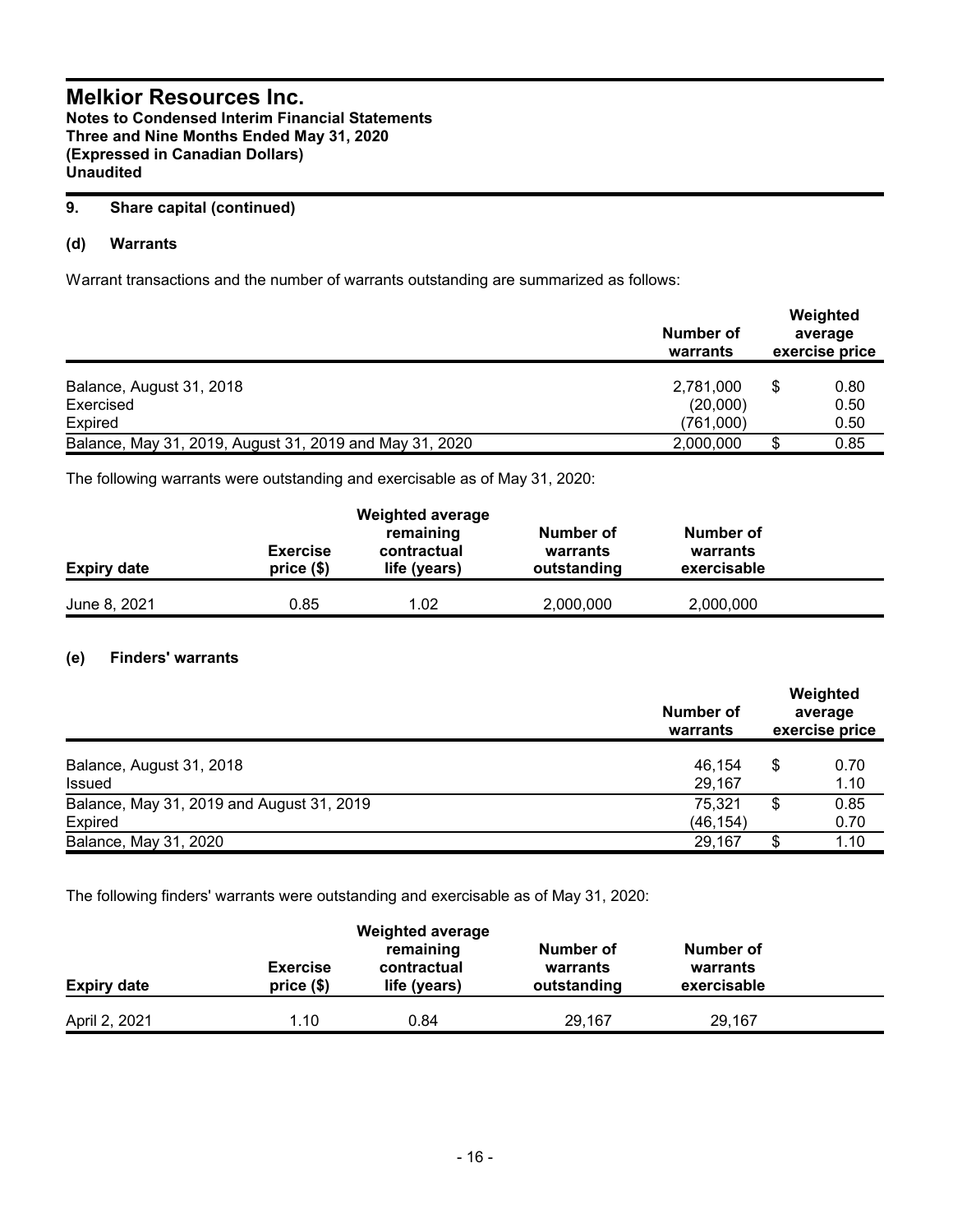## **10. Related party transactions**

The Company's related parties include companies controlled by officers and close family members of directors and key management, as described below.

Unless otherwise stated, none of the transactions incorporated special terms and conditions and no guarantees were given or received. Outstanding balances are usually settled in cash.

The Company's key management personnel are members of the Board of Directors (of which the president of the Company is a member), as well as the chief financial officers and the corporate secretary. Key management compensation is as follows:

|                                                                        | <b>Three Months</b><br><b>Ended</b><br>May 31,<br>2020 |                          | <b>Three Months</b><br><b>Ended</b><br>May 31,<br>2019 |                | <b>Nine Months</b><br><b>Ended</b><br>May 31,<br>2020 |                            | <b>Nine Months</b><br><b>Ended</b><br>May 31,<br>2019 |                       |
|------------------------------------------------------------------------|--------------------------------------------------------|--------------------------|--------------------------------------------------------|----------------|-------------------------------------------------------|----------------------------|-------------------------------------------------------|-----------------------|
| Consulting and management fees<br>Professional fees<br>Regulatory fees | \$                                                     | 15,000<br>9,300<br>4,877 | \$                                                     | 8,494<br>6,215 | S                                                     | 15,000<br>24,626<br>14,546 | \$                                                    | ۰<br>27,639<br>19,757 |
| Total short-term compensation<br>Share-based payments                  |                                                        | 29,177<br>$\blacksquare$ |                                                        | 14,709         |                                                       | 54,172<br>143,000          |                                                       | 47,396<br>278,916     |
| Total key management compensation                                      |                                                        | 29,177                   | \$                                                     | 14,709         |                                                       | 197,172                    | \$                                                    | 326,312               |

During the three and nine months ended ended May 31, 2020, the Company paid professional fees and regulatory fees of \$14,177 and \$39,172, respectively (three and nine months ended May 31, 2019 - \$14,709 and \$47,396, respectively) to Marrelli Support Services Inc. ("MSSI"), DSA Corporate Services Inc. ("DSA Corp") and DSA Filing Services Limited ("DSA Filing"), together known as the "Marrelli Group", for:

- Eric Myung, an employee of Marrelli Group, to act as the CFO of the Company;
- Bookkeeping services;
- Regulatory filing services;
- Corporate secretarial services.

As at May 31, 2020, the balance due to related parties amounted to \$2,783 (August 31, 2019 - \$6,196) and was recorded in accounts payable and accrued liabilities.